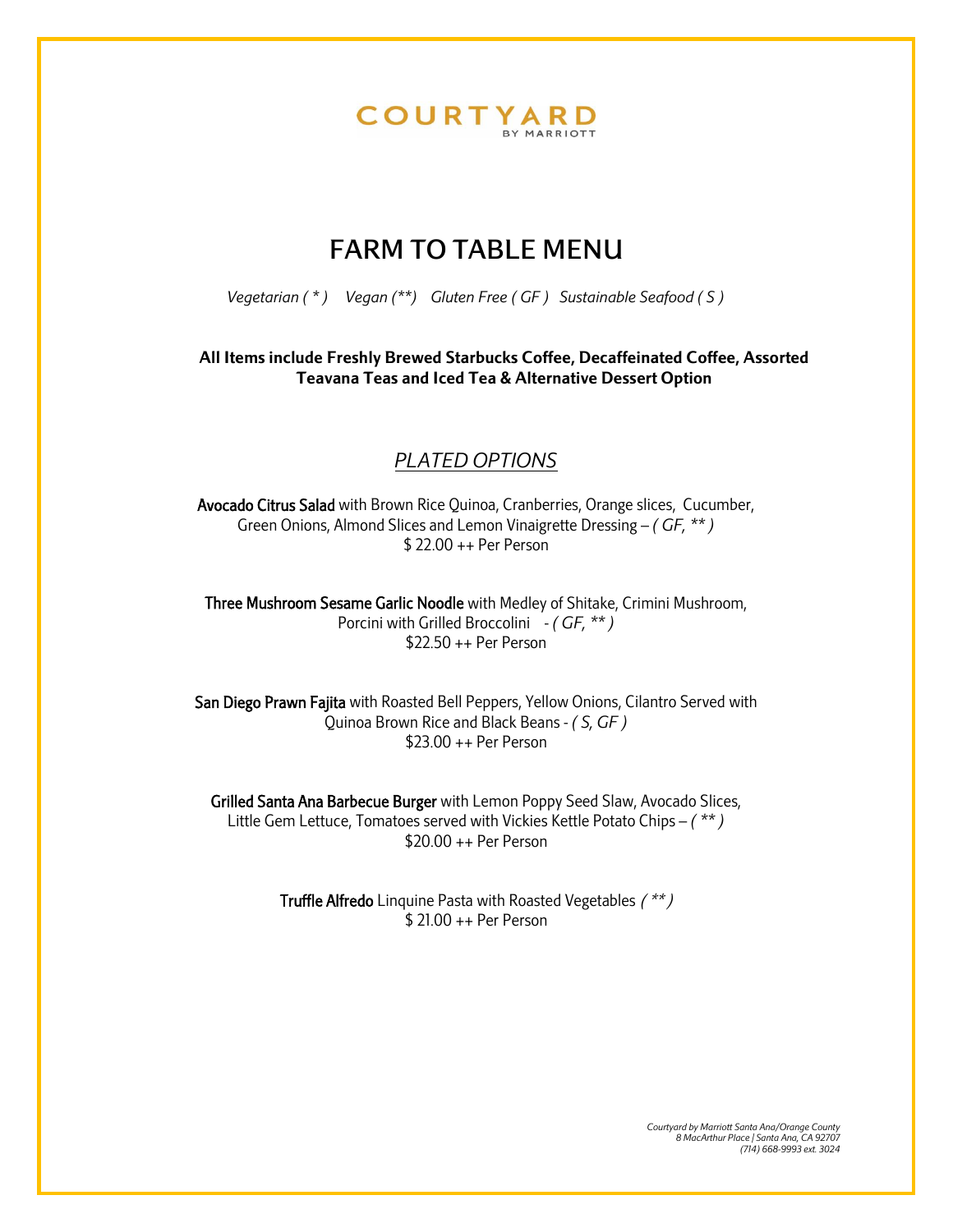#### **COURTYARD** BY MARRIOTT

#### *THOUGHTFUL BUFFET OPTIONS*

#### Bristol Breakfast *( \*, GF)*

Scrambled Eggs Seasoned Breakfast Potatoes Sautéed Kale, Broccolini, Tomatoes with Pesto Artisan Toast \$24.00 ++ Per Person

Mesa Package *( \*\* )* Home Fried Potatoes with Cilantro and Onions Soyrizo Tofu Scramble Refried Beans Fresh Bolio Salsa Roja \$18.00 ++ Per Person

Seabreeze Package *( \*\*)* Oatmeal with Dried Fruit, Nuts, Brown Sugar, Rice Milk Cereal served with Coconut Milk, Soy Milk & Almond Milk Assorted Toasts with Butter and Jelly \$16.00 ++ Per Person

#### Southeast Table *( \*\* & GF)*

Curried Butternut Squash Soup Teriyaki Grilled Tofu with Asparagus Buddha's Delight (Broccoli, Cauliflower, Carrots and Mushroom) Steamed Rice Almond Lychee \$32.00 ++ Per Person

#### Build Your Own Burger *( \*\*)*

Vegan Patty, Hamburger Bun, Grilled Onions, Grilled Mushrooms, Fresh Tomatoes, Lettuce, Tempe Bacon, Mayonnaise, Mustard, Barbecue Sauce, Mozzarella Cheese Kettle Chips Fruit Berry Salad \$32.00++ Per Person

#### Cubana Table *( \*\* & GF)*

Citrus Lime Rice Black Beans with Cilantro and Onion Fried Plantains Corn on a Cob Mushroom Fajita Corn Tortilla \$34.00 ++ Per Person

#### Tea Garden *( \* & GF)*

Deviled Eggs Hummus, Alfa Sprouts and Avocado Sandwich Chickpea Croissant Sandwich Kale Caesar Salad Mint Water Melon Salad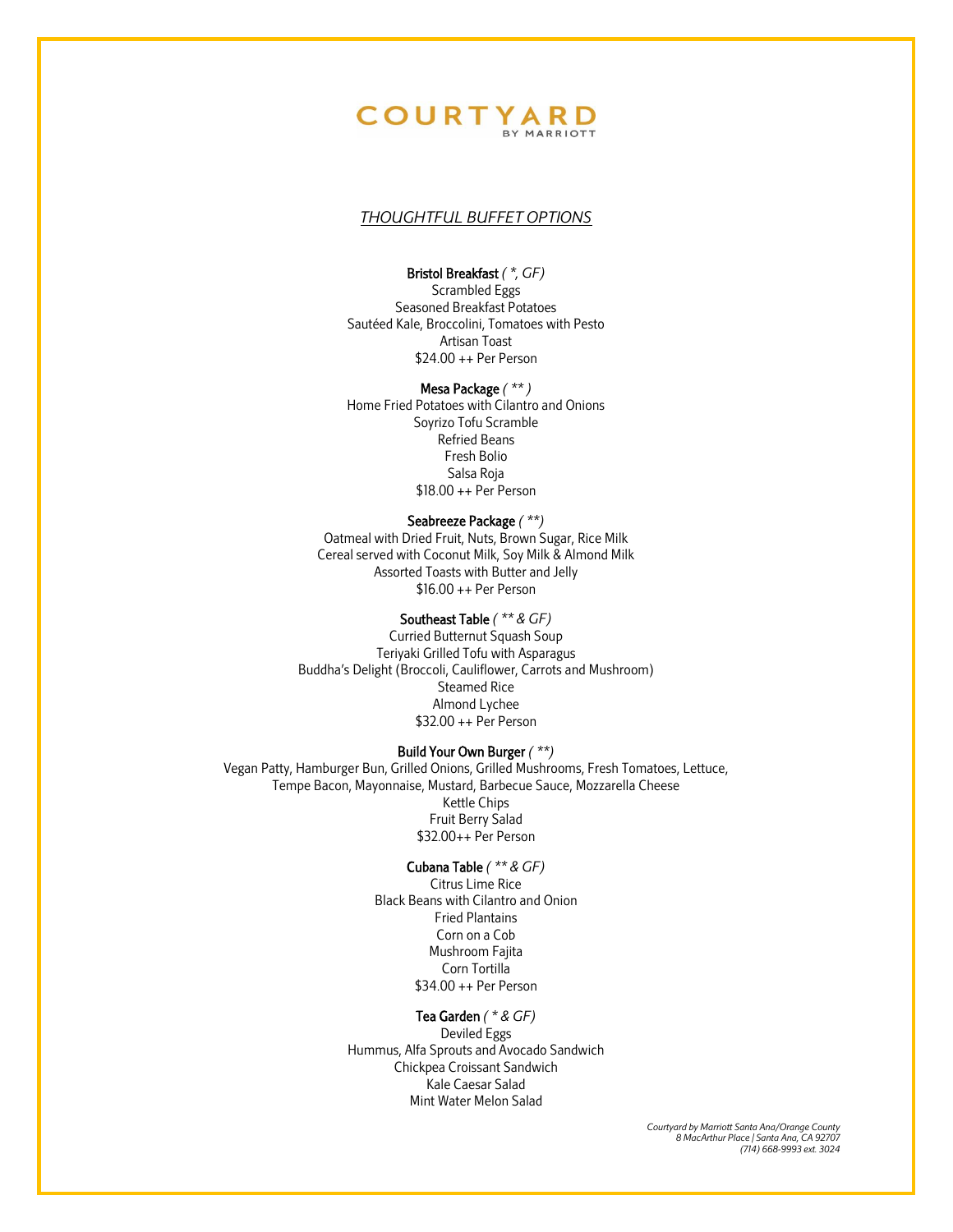# **COURTYARD**

\$ 34.00 ++ Per Person *A LA CARTE ITEMS*

Banana Toast with Almond Butter and Agave *( \*\*)* \$7.00 ++ Per Person

> Berry Yogurt Parfait *( \*\* & GF)* \$5.00 ++ Per Person

Coconut Chia Bowl with a side of mango slices, toasted almonds, peaches, blueberries, Agave *( \*\*, GF)* \$6.50 ++ Per Person

Vegetarian Quiche with Cheese, Spinach and Mushrooms Afternoon Delight *( \* )*  $$5.50 + +$  Per Person

Grilled Cheese and Tomato Creamy Soup *( \*, GF )* \$8.00 ++ Per Person

Picnic Hotdog with Smart Dog and sides of pickles, chopped onion, mustard, ketchup and Mayonnaise *( \*\* )* \$6.00 ++ Per Person

> Fresh Fruit Popsicle Bars *( \*\*, GF)* \$3.00 ++ Per Person